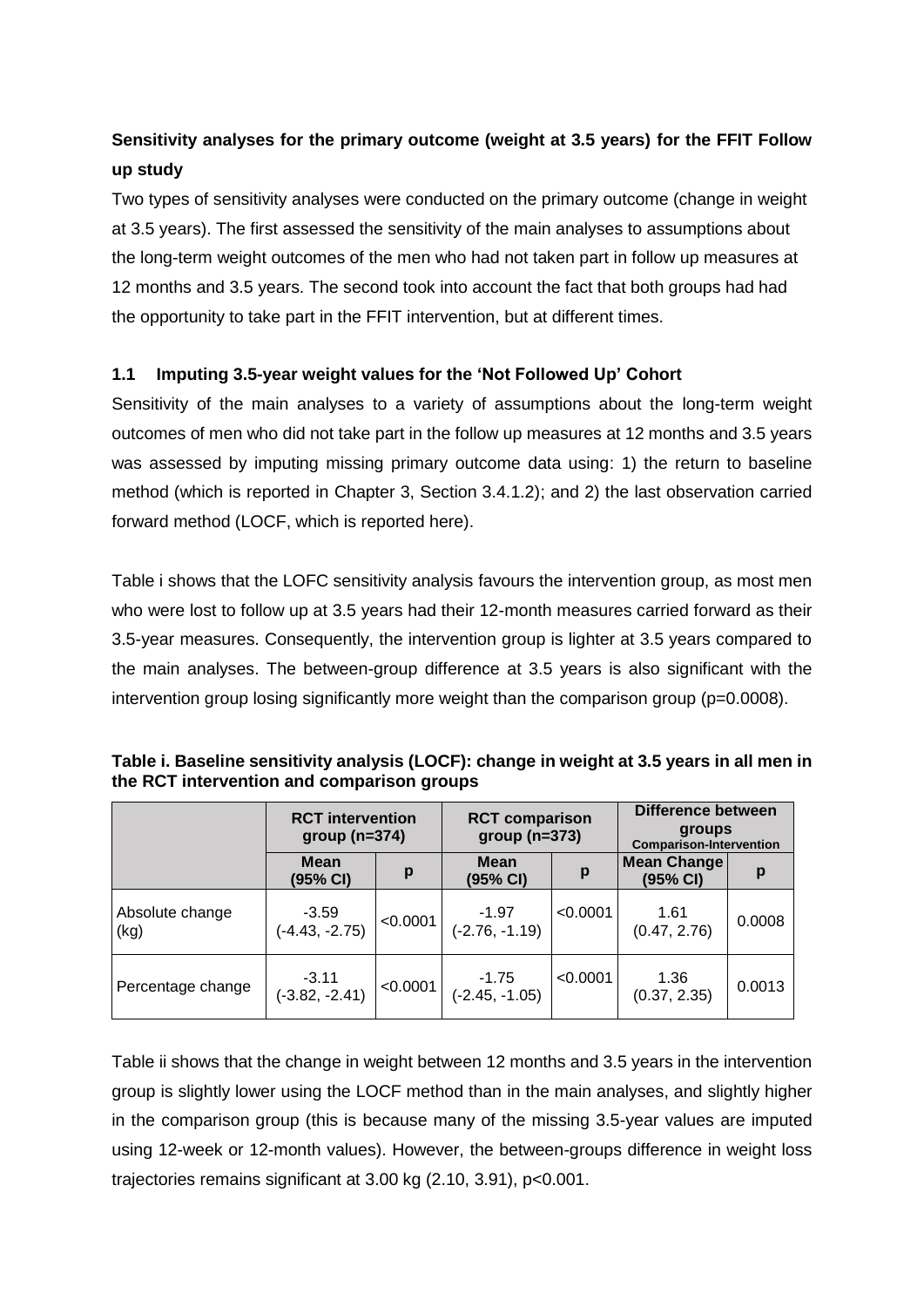**Table ii. Baseline sensitivity analysis (LOCF): Change in weight in all men in the RCT intervention and comparison groups between 12 months and 3.5 years**

|                                            | <b>RCT intervention group</b><br>$(n=374)$ |          | <b>RCT comparison group</b><br>$(n=373)$ |          | Difference between<br>groups <sup>1</sup><br><b>Comparison-Intervention</b> |          |
|--------------------------------------------|--------------------------------------------|----------|------------------------------------------|----------|-----------------------------------------------------------------------------|----------|
|                                            | <b>Mean</b><br>(95% CI)                    | р        | <b>Mean</b><br>(95% CI)                  | р        | <b>Mean</b><br>(95% CI)                                                     | p        |
| Absolute change<br>(kg)                    | 1.62<br>(0.99, 2.24)                       | < 0.0001 | $-1.39$<br>$(-2.04, -0.73)$              | < 0.0001 | $-3.00$<br>$(-3.91, -2.10)$                                                 | < 0.0001 |
| Percentage<br>change<br>(as % of baseline) | 1.52<br>(0.99, 2.05)                       | < 0.0001 | $-1.22$<br>$(-1.82, -0.62)$              | < 0.0001 | $-2.74$<br>$(-3.54, -1.94)$                                                 | < 0.0001 |

¶ Adjusted for baseline measure, group, visit (baseline, 12 months and 3.5 years) and group\*visit interaction as fixed effects, and for participant and club as random, effects

## **1.2 Using different baseline time points**

The FFIT-FU-C group had the opportunity to take part in the FFIT programme a year after the FFIT-FU-I group. Sensitivity analyses were therefore performed to take into account the fact that it was 3.5 years since the FFIT-FU-I group started FFIT, and 2.5 years since the FFIT-FU-C group had the opportunity to do so. These analyses used RCT baseline weight for the FFIT-FU-I group and 12-month weight for the FFIT-FU-C group. These time points occurred immediately before participants in each group were given the opportunity to take part in the FFIT programme.

- Baseline time points sensitivity analysis 1 (BTPSA 1): baseline was defined as month 0 for the FFIT-FU-I group and as month 12 for the FFIT-FU-C group.
- Baseline time points sensitivity analysis 2 (BTPSA 2): the same baselines were used as in BTPSA1, but men in the FFIT-FU-C group who had lost at least 5% of their baseline weight by month 12 were excluded. The rationale was that these men had already managed to lose weight with no access to the FFIT programme, and could have been the most highly motivated to lose weight.

Table iii shows that the baseline time points sensitivity analyses gave similar results to the main analyses. In BTPSA 1, mean 3.5-year weight loss was 2.90kg (95% CI 1.78, 4.02) in the FFIT-FU-I group, and 2.03kg (1.08, 2.98) in the FFIT-FU-C group. The corresponding figures in BTPSA 2 were, 2.90kg (95% CI 1.78, 4.02) and 2.65kg (1.67, 3.64), respectively. The mean adjusted (non-significant) difference in 3.5-year weight loss between groups was 0.72 kg (- 0.72, 2.15) in BSA 1, and 0.19kg (-1.28, 1.66) in BSA 2.